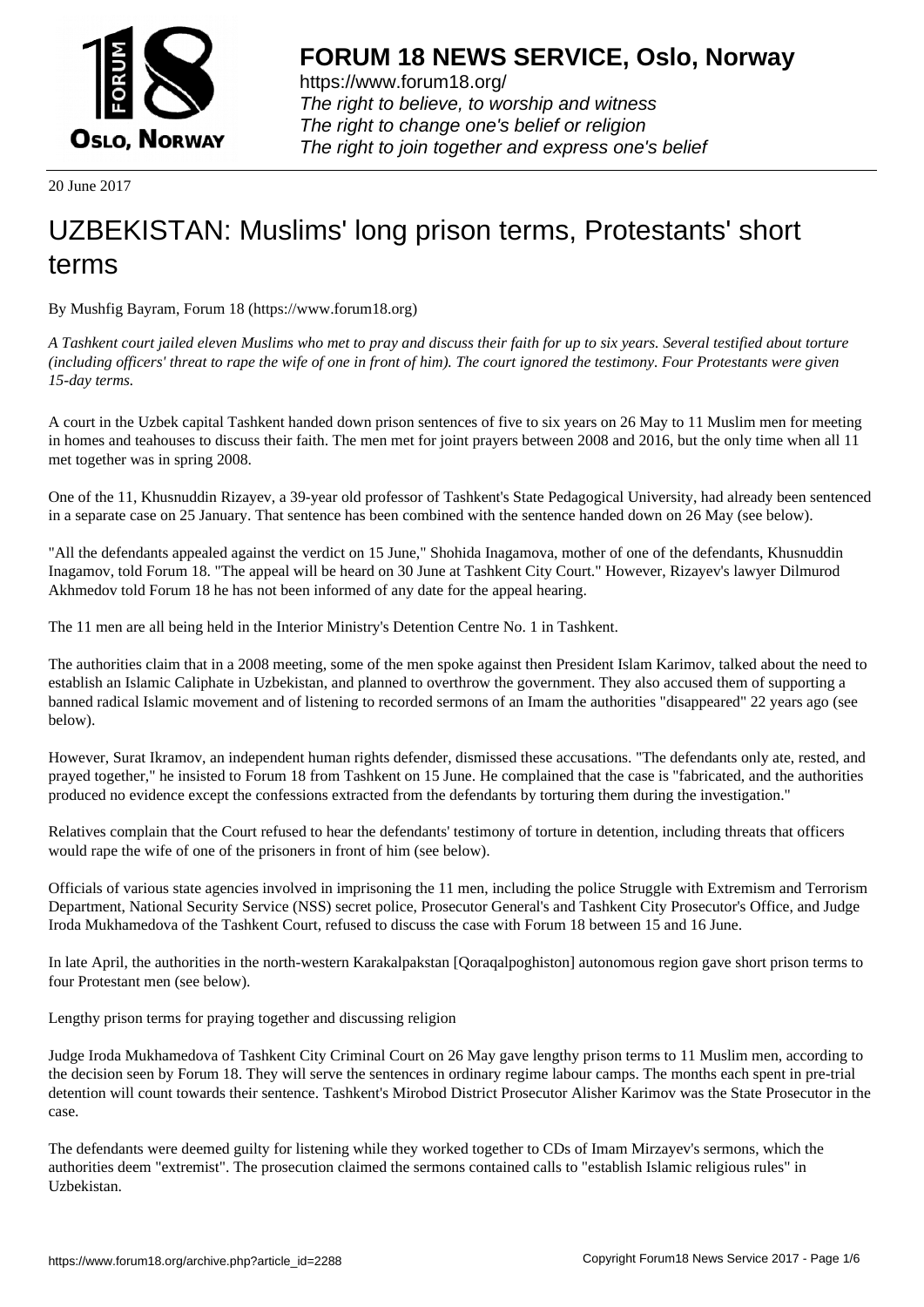1. Davron Yuldashevich Fayziyev; born 20 October 1977; Criminal Code Article 244-2, Part 1; 6 years' imprisonment (counted from 3 November 2016).

2. Latip Talipovich Yusupov; born 22 December 1970; Criminal Code Articles 159, Part 3, Point a; 244-2, Part 1; 6 years' imprisonment (counted from 1 October 2016).

3. Khusnuddin Tokhtamurodovich Rizayev; born 9 December 1977; Criminal Code Article 244-2, Part 1; 6 years' imprisonment (counted from 25 August 2016).

4. Dilshod Khikmatullayevich Kamilov; born 9 July 1975; Criminal Code Article 244-2, Part 1; 6 years' imprisonment (counted from 3 November 2016).

5. Abdurashid Abdulkhayevich Rashidov; born 16 October 1972; Criminal Code Article 244-2, Part 1; 6 years' imprisonment (counted from 3 November 2016).

6. Khusnuddin Abdukhakimovich Inagamov; born 24 March 1973; Criminal Code Article 244-2, Part 1; 6 years' imprisonment (counted from 3 November 2016).

7. Afzaljon Azatovich Urunov; born 26 March 1973; Criminal Code Articles Article 159, Part 1; 244-1, Part 2; 244-2, Part 1; 5 and a half years' imprisonment (counted from 13 October 2016).

8. Ravshan Mukhamadovich Mirzayev; born 2 May 1969; Criminal Code Articles 159, Part 1; 244-1, Part 2; 244-2, Part 1; 5 and a half years' imprisonment (counted from 3 November 2016).

9. Sobirjon Sotvoldiyevich Khasanov; born 25 November 1970; Criminal Code Article 244-2, Part 1; 5 years' imprisonment (counted from 3 November 2016).

10. Bakhadyr Bakhtiyarovich Sadykov; born 18 October 1971; Criminal Code Articles 244-1, Part 2; 244-2, Part 1; 5 years' imprisonment (counted from 13 October 2016).

11. Ravshan Bakhtiyarovich Sadykov (Bakhadyr Sadykov's young brother); born 24 September 1976; Criminal Code Article 244-2, Part 1; 5 years' imprisonment (counted from 3 November 2016).

The NSS secret police charged the defendants under Criminal Code Articles 159 (offence against the Constitutional order), 244-1 (production, storage, distribution or demonstration of religious extremist materials containing threat to public security and public order) and 244-2 (creation of, leadership, participation in extremist religious, separatist, fundamentalist, or other banned organisations).

Part 1 of Article 159 (public calls or dissemination of materials containing such calls for illegal change of the State order) carries punishments including a fine up to 600 times the minimum monthly wage, or deprivation of liberty of between two and five years, or imprisonment of up to five years.

Part 2 of Article 159 (violent acts aimed at impediment of the activity of State organs) carries punishments including a fine of 200 to 600 times the minimum monthly wage, or deprivation of liberty between three and five years or imprisonment from three to five years.

Point (a) of Part 3 of Article 159 (acts punishable under Part 1 or Part 2 of Article 159 committed repeatedly or by a dangerous recidivist) carries punishments of imprisonment for between five and ten years.

Part 2 of Article 244-1 carries punishments including a fine of 300 to 400 times the minimum monthly wage, or arrest for up to six months, or limitation of liberty of between three and five years, or deprivation of liberty of between three and five years.

Part 1 of Article 244-2 carries punishments of deprivation of liberty of between five and fifteen years.

Part 2 of Article 241 (failure to report about or concealment of serious crimes) carries punishments including a fine up to 75 times the minimum monthly wage, or correctional labour of up to three years, or deprivation of liberty of between two and five years or imprisonment of up to five years.

The former NSS secret police officer Azimjon Urunov faced charges under Criminal Code Article 241, Part 2 (failure to report about or concealment of serious crimes). However, charges against him were dropped on 23 May during the penultimate hearing of the

sentence is counted from):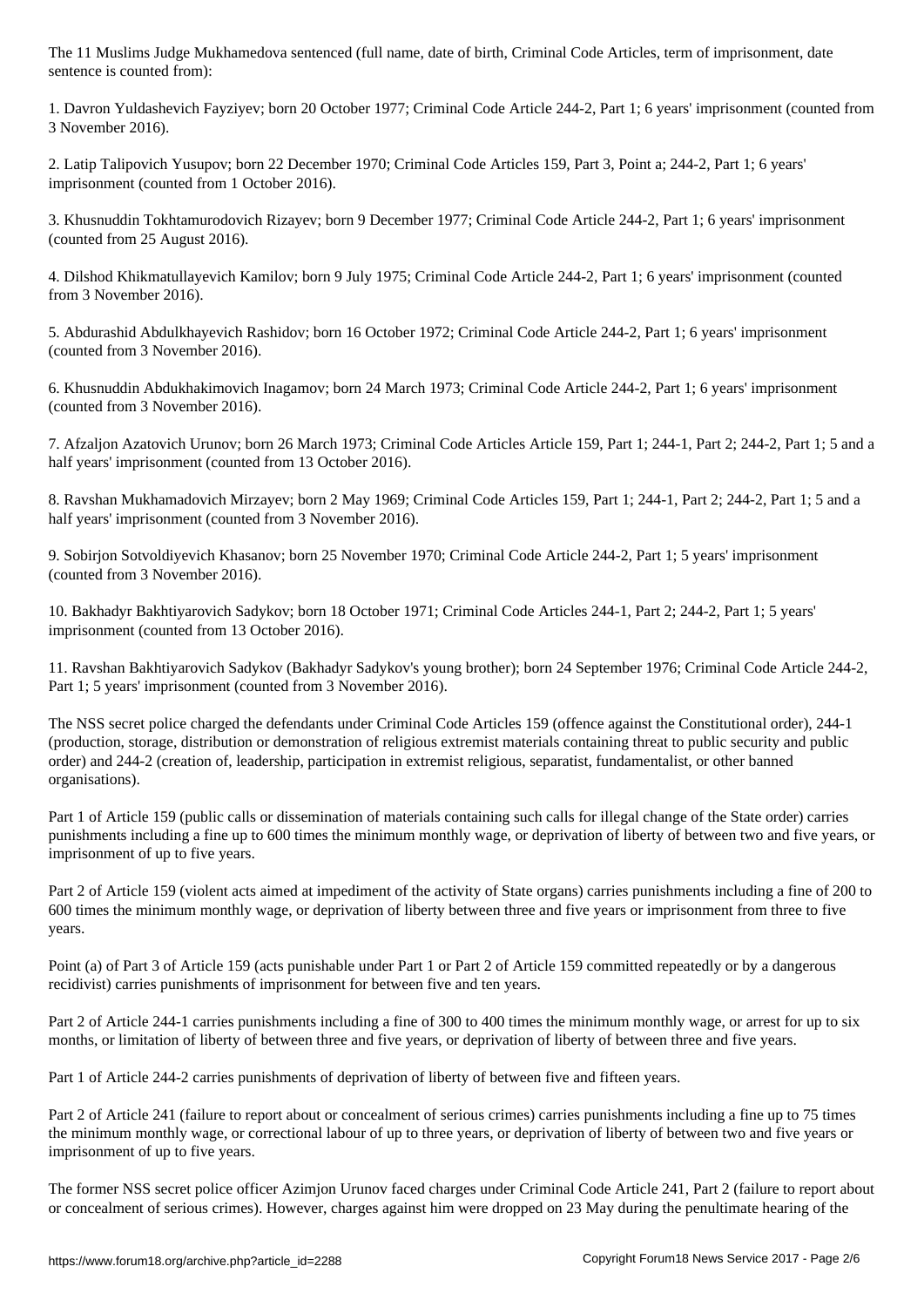For Rizayev, this was the second sentence in 2017. He was among a group of four men who went on trial under Judge Davron Norboyev at Tashkent City Criminal Court on 12 December 2016. On 25 January 2017, the Judge sentenced Rizayev to five and a half years' imprisonment, according to the verdict seen by Forum 18. He was convicted under Criminal Code Article 216 (illegal organisation of public or religious organisations) and Article 241. The May trial consolidated the two sentences into one.

## First Judge removed

The initial trial of the 11 Muslims began on 27 February under Judge Azim Khudoyberganov. After complaints from the lawyers and defendants that the Judge "was drunk during the hearing and violated procedure", he was removed from the case, Ikramov told Forum 18.

After the appointment of Judge Mukhamedova, the trial was completed in three short hearings, each one lasting between two and three hours. "The Court rushed to carry out the orders from the executive authorities," Ikramov complained.

## No answers

The official who answered Judge Mukhamedova's phone on 15 June confirmed her name to Forum 18 but when asked about the case, claimed she was not Mukhamedova. She asked Forum 18 to call back later and then put the phone down. Officials between 15 and 16 June kept telling Forum 18 that the Judge was busy, and asked to call back later.

Phones at the headquarters in Tashkent of the NSS secret police went unanswered between 15 and 16 June.

Botyr Kudratkhojayev headed Tashkent City Prosecutor's Office in 2016 and signed the indictment against the 11 Muslims. On 7 June 2017 he was appointed Uzbekistan's Deputy Prosecutor General. Reached on 16 June, Kudratkhojayev refused to talk to Forum 18. He put the phone down when asked about the case. Subsequent calls on 16 June to the Prosecutor General's phones went unanswered.

NSS Investigator Major Sh. Markayev had prepared the indictment, which was then endorsed by the Chief of the NSS Investigation Department Colonel Oleg Busygin.

Alisher Maksudov, Chief Assistant of the Prosecutor of Tashkent City, declined to discuss the case. "We cannot inform you about the case over the phone. Please, send your questions in writing," he told Forum 18 on 16 June. However, he claimed that the defendants had not been tortured. "I know the case, and nothing of the sort happened."

Asked about the case on 16 June, Tashkent City Police officials (no names were given) referred Forum 18 to Lieutenant Colonel Mukhammad from the police Struggle with Extremism and Terrorism Department, who investigated the case. They did not give his last name.

Officer Mukhammad identified himself to Forum 18 on 16 June. But when asked about the case and why he and his colleagues tortured Rizayev while interrogating, he replied, "I do not understand your questions," and put the phone down. Called back he claimed to Forum 18 that it is a "wrong number".

## Arrests, searches

As seen from the indictment, the 11 Muslims worked in groups of between four and six renovating flats in Tashkent and elsewhere in Uzbekistan between 2008 and 2016. They also met separately in homes and teahouses to pray together and discuss religion.

The NSS secret police without credible evidence accused the 11 of being members of the Muslim radical movement Hizb ut-Tahrir, disseminating its extremist ideas and plotting to overthrow the government. (Hizb ut-Tahrir is an international political movement vowing to re-establish a single Islamic state, or caliphate, and claiming to be entirely peaceful. However, Forum 18 notes Hizb-ut-Tahrir's denial of key human rights, including freedom of religion and belief, and that Hizb ut-Tahrir has called for Jews to be murdered. Hizb ut-Tahrir's Draft Constitution prescribes execution for Muslims who change their faith, along with serious restrictions on other human rights (see F18News 29 October 2003 http://www.forum18.org/Archive.php?article\_id=170).

Khusnuddin Rizayev - a professor of Tashkent State Pedagogical University - was arrested and put in pre-trial detention on 8 August 2016. The other ten Muslims were arrested in October and November 2016.

In autumn 2016 officers searched the flats of Mirzayev and Fayziyev, according to the indictment seen by Forum 18. They seized from the two a computer hard disc and DVDs containing religious materials. The indictment claims that the materials contained teachings of the Hizb ut-Tahrir radical Muslim movement.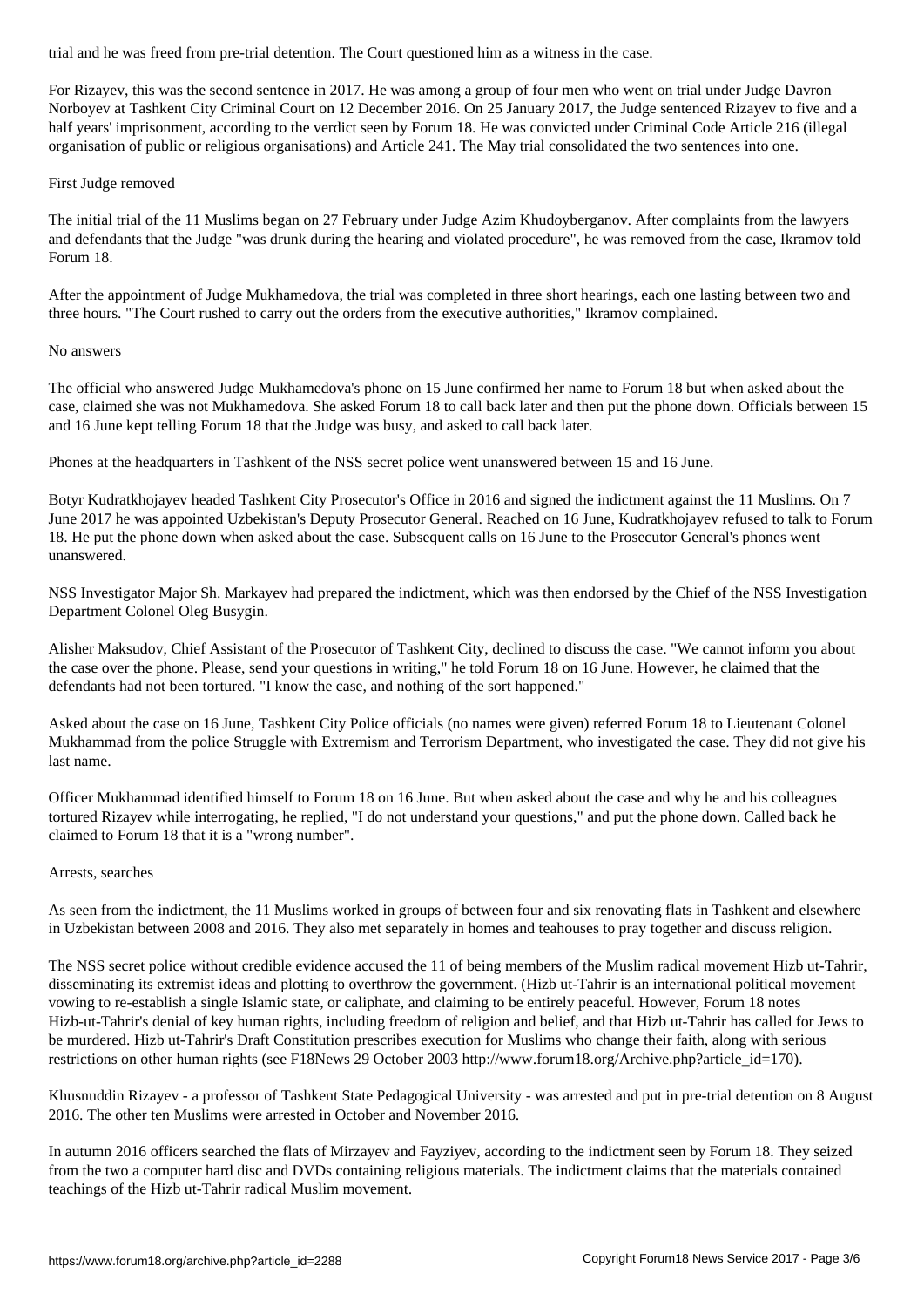learned from Andijan Imam Abduvali Mirzayev."

Abduvali Mirzayev, an Imam in Andijan, "disappeared" at Tashkent Airport in 1995 with his assistant and was never seen again. Many Muslims have since been punished for having recordings of his sermons (see F18News 2 May 2014 http://www.forum18.org/archive.php?article\_id=1954).

Tokhtamurod Rizayev told Forum 18 that the authorities also searched the family home and seized his son's books and computer. "They found nothing illegal."

Why were Muslims arrested?

Tashkent police Struggle with Extremism and Terrorism Department initially opened the case on 5 August 2016 against Abdugofur Usmonov, according to the indictment. Uzbekistan's Prosecutor General handed the case on 13 October 2016 to the NSS secret police for further investigation.

Usmonov had been arrested in February 2016, Khusnuddin Rizayev's father, Tokhtamurod Rizayev told Forum 18 on 15 June. Using Usmonov's statements, police arrested Khusnuddin Rizayev on 8 August. Usmonov admitted to Police that he "spoke against the government and shared his complaints with my son," Tokhtamurod Rizayev told Forum 18.

In early 2016, prior to Usmonov's arrest, Usmonov and Khusnuddin Rizayev worked together renovating a flat. As well as teaching drawing and graphic arts at Tashkent State Pedagogical University, Rizayev also worked for clients on interior design of flats.

"Soon after the conversation, my son warned [Usmonov's] father about his statements, and told him to stop his son from making such statements," Tokhtamurod Rizayev told Forum 18. He lamented that the Court did "not take this into account and argued that he should have informed the Police but did not do so."

Azimjon Urunov, a former NSS officer (and brother of one of those convicted, Afzaljon Urunov), was accused of knowing about the alleged activities of the group and not reporting to the authorities. The 11 men had gathered in Urunov's summer house in Tashkent Region's Zangiota District in the spring of 2008.

"It is no surprise to me that a former NSS man was involved in the group," Tashkent-based human rights defender Ikramov complained to Forum 18. "Only he of the twelve was released."

"Nothing illegal in their activity"

Tokhtamurod Rizayev defended his son, saying that he is a Muslim believer but was "not involved in religious propaganda and did not give religious literature to others." He lamented that his son was "supposed to receive his Doctor of Science degree in 2016 but alas could not."

Khusnuddin Rizayev's lawyer Akhmedov explained to Forum 18 that "since 2008 they [the 11 men] had regular gatherings for prayers but Rizayev met with them on one or two occasions." He was adamant that the defendants did "not commit anything criminal and there is no evidence of anything criminal in their activity."

Rizayev actively shared his Muslim beliefs on social media

Khusnuddin Rizayev – who is married with three children - actively shared his Islamic beliefs on his Facebook account. As seen by Forum 18, he wrote on the importance for Muslims of reading the Koran, saying namaz prayers, being righteous, being good towards others, being kind, not avenging evil, not being jealous and not being lovers of high positions in society.

Rizayev also shared that Muslims should be kind toward strangers, refugees, orphans, the needy, poor and hungry especially during the Muslim fasting month of Ramadan. He maintained one should not be preoccupied with one's own table of food when breaking the fast.

Yasin Ismadiyarov, Dean of the School of Professional Education of Tashkent State Pedagogical University, told Forum 18 on 15 June that Rizayev "worked in a different faculty until the summer of 2016 when their faculty was subordinated to us." He explained that "I do not know him well but I did not hear bad reports about him from his colleagues."

Nurlan Tashimov, Head of the Department of Drawing and Graphic Arts where Rizayev worked, told Forum 18 on 15 June that he and his colleagues were "shocked when they heard that Khusnuddin was arrested." He described Rizayev as a "good and responsible man who always fulfilled his duties on time". He added that "He never shared any radical ideas with us. We are still confused and shocked about this arrest."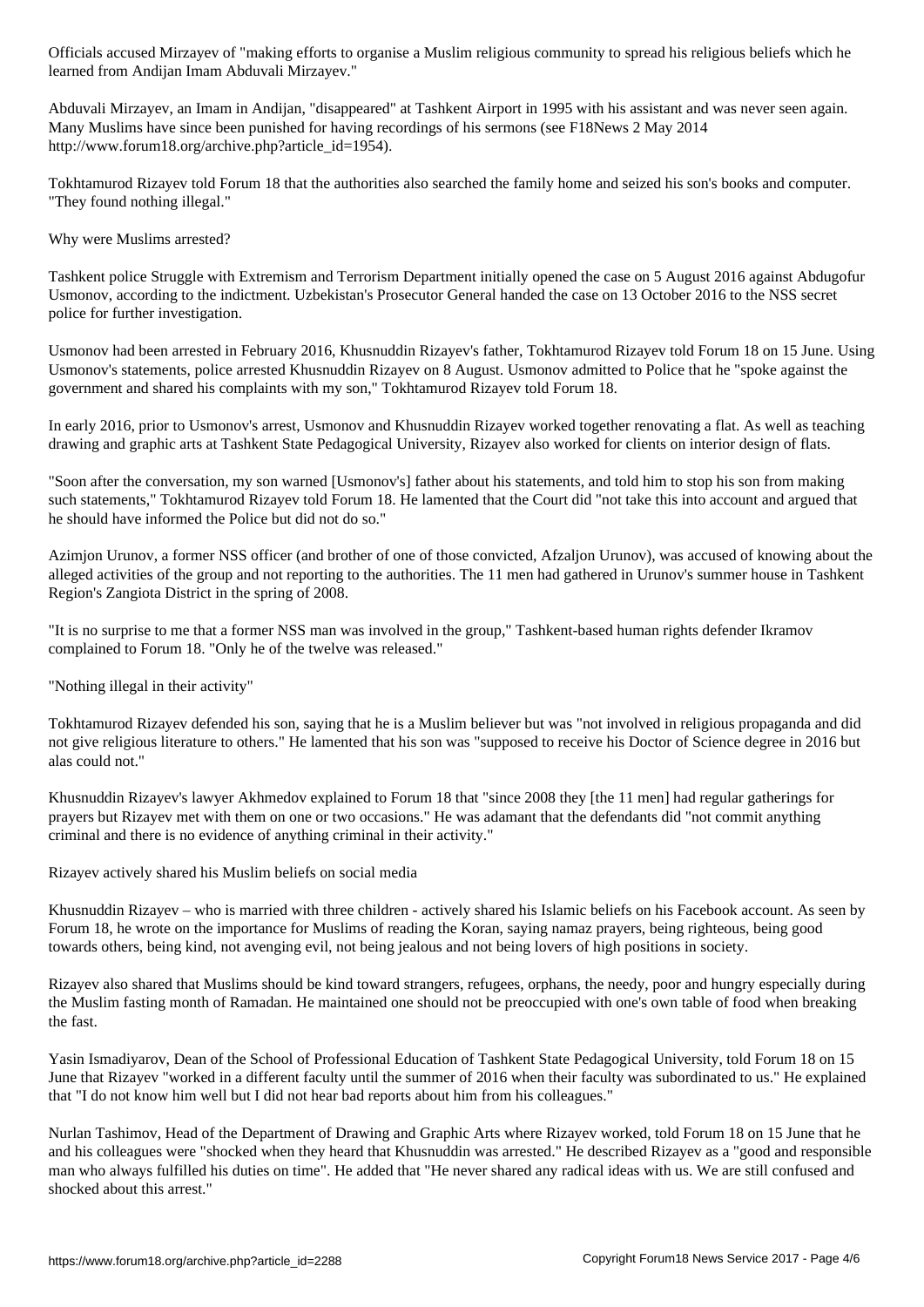Department provided the Court with a positive reference letter.

Khusnuddin Rizayev's father lamented to Forum 18 that the authorities "made my son criminally responsible for no crimes he committed." He said that "His only guilt was that nine years ago in 2008 ago he visited Urunov's summerhouse where they swam in the pool, ate and prayed together."

Previously convicted of Hizb ut-Tahrir membership

As seen from the indictment, Yusupov, Inagamov, Rashidov, Kamilov and Fayziyev were convicted in the early 2000s for allegedly being members of the banned radical religious movement Hizb ut-Tahrir. They were all released between 2004 and 2007. Inagamov, sentenced to nine years in prison for alleged extremist religious activity in 2001, was pardoned and released in 2004.

Inagamov's mother, Shohida Inagamova, told Forum 18 on 15 June that "I cannot say anything about his imprisonment in 2001, but this time he was arrested for no reason." She was adamant that her son is "innocent, and has committed no crime, nor even planned anything against the government."

She explained that Inagamov's lawyer asked the Court "what exactly crimes my son committed but the Court ignored it."

"All these years after he was released from prison in 2004, he did not even attend mosque for fear of the authorities," she lamented. "My son's only guilt is that he continued his namaz prayers."

Court refused to investigate torture and violated procedures

Inagamova complained to Forum 18 the Court did "not investigate the torture of my son and others by the Police and secret police to make them confess they were guilty."

Both Police and NSS secret police officers during the investigation "subjected each defendant to severe torture to make them confess they were guilty", human rights defender Ikramov told Forum 18. He recounted that during the hearing Rizayev told the Court that police Struggle with Extremism and Terrorism Department Investigators Otabek and Mukhammad (last names not known) beat him up and threatened him that unless he confesses his guilt they will bring his wife and rape her in front of him."

Rizayev lost consciousness while telling this to the Court, Ikramov added. An ambulance was called, and the Court adjourned for thirty minutes. After the Court hearing resumed, Judge Mukhamedova and Prosecutor Karimov did "not react at all to the facts of torture". Ikramov expressed to Forum 18 that "Perhaps they live in the dark ages, and according to their mentality this is all normal."

The Court also ignored the testimony of Ravshan Sadykov, one of the defendants, about his torture during the investigation, Ikramov added. "Police choked him by putting a plastic bag over his head, and electrocuted him in his earlobes to make him confess he was guilty."

Violence and torture, or threats of this, by police and other officials are "routine", the United Nations Committee Against Torture found in 2007 (see Forum 18's Uzbekistan religious freedom survey http://www.forum18.org/archive.php?article\_id=1862).

Ikramov added that the Court also did "not hear the six witnesses who were supposed to give testimonies of the defendants' innocence."

Four Protestants given short prison terms

Meanwhile on 20 April, the authorities in the north-western Karakalpakstan [Qoraqalpoghiston] autonomous region gave short prison terms to four Protestant men – Marat, Joldasbai, Atamurat and Salamat (last names not given). Judge Sailaubai Mambetkadyrov of the Criminal Court in Nukus, Karakalpakstan's regional capital, handed down the 15-day administrative prison terms to punish them for meeting for worship in a home.

The four Protestants were freed from custody on 5 May, Protestants from Nukus, who asked not to be named for fear of state reprisals, told Forum 18 in mid-May. The men were "starved" while in NSS secret police custody, independent news agency centre1.com reported on 28 April, based on sources from Nukus.

"There is a wider persecution [of Protestant Christians] going on in Karakalpakstan now," Protestants told Forum 18. "Many believers were dismissed from their jobs." Because of the fear of the authorities, they did not want to discuss with Forum 18 the jailings or other cases.

The authorities have refused state registration (and therefore the right to exist) to all religious communities in Karakalpakstan except mosques of the state-backed Muslim Board and one Russian Orthodox parish. Officers frequently raid and punish local Protestants